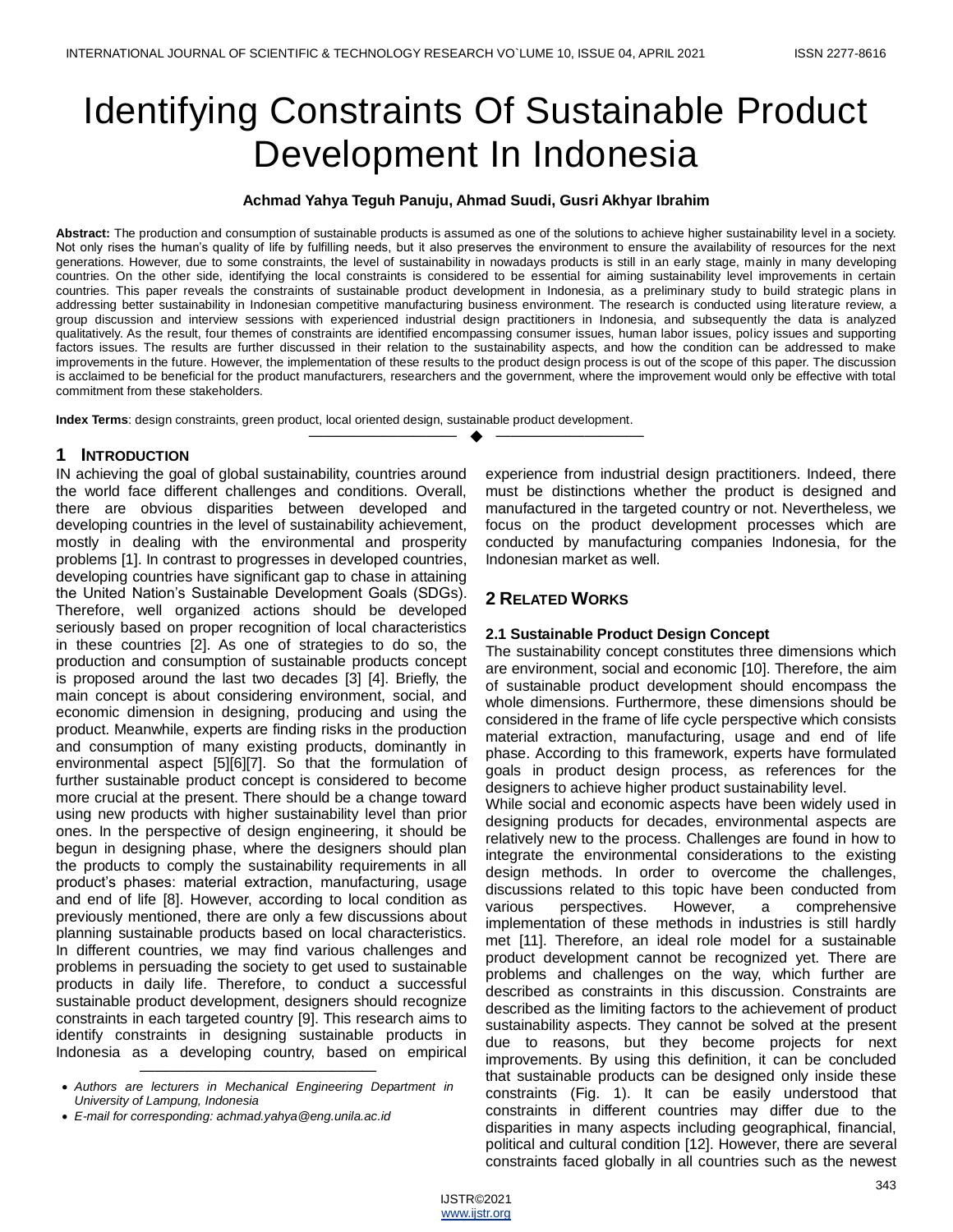technology innovation, the amount of resources around the world, and so on. Thus we divide constraints in this discussion into local and global constraints.



*Fig. 1 SPD Methodologies in Achieving Product Sustainability*

| <b>TABLE 1</b>                                                 |
|----------------------------------------------------------------|
| <b>PRODUCT'S SUSTAINABILITY / DESIGN CONCEPTS IN PRODUCT'S</b> |
| <b>LIFE CYCLE PHASES</b>                                       |

| Phases                 | Environment                                                                                     | Social                                                                                                     | Economic                                                                                                |
|------------------------|-------------------------------------------------------------------------------------------------|------------------------------------------------------------------------------------------------------------|---------------------------------------------------------------------------------------------------------|
| Material<br>Extraction | Eco-extraction<br>process; waste<br>treatment                                                   | Ethical<br>responsibility;<br>societal impact;<br>comply to policies                                       | Low Cost of<br>Extraction<br>Process                                                                    |
| Manufactu-<br>ring     | Eco-manufactu-<br>ring process;<br>waste treatment;<br>eco-packaging                            | Ethical<br>responsibility;<br>societal impact;<br>comply to policies                                       | Low Cost of<br>Manufactu-<br>ring; low cost<br>of distribution                                          |
| Usage                  | Energy and<br>natural sources<br>saving; using<br>renewable<br>energy; Low<br>level of emission | Safety; comfort;<br>low noise level;<br>high reliability;<br>ethical<br>responsibility;<br>societal impact | Reasonable<br>sales price; low<br>cost of<br>operational;<br>low cost of<br>maintenance;                |
| End of Life            | High reusability;<br>non-toxic waste;<br>high recyclability                                     | Ethical<br>responsibility;<br>societal impact                                                              | High after-use<br>economical<br>value; low cost<br>of recycling;<br>low cost of<br>remanufactu-<br>ring |

By looking at Fig. 1, one may understand that the criteria of sustainable product consist many aspects which must be implemented in the product's design concepts. A constraint may exist for a specific design concept or more. It means that to identify the constraints, firstly it should be defined which design concepts are significant to the discussion. While the sustainability design concepts for different products may have discrepancies, several similar concepts from several previous researches are presented here for an illustration (Table 1). These concepts are withdrawn and modified from previous researches with various products as the objects [13][14][15][16].

#### **2.2 Sustainable Product Constraints in Indonesia**

Indonesia as a developing country has a big population which makes it a great market for various products, from inside and outside of the country. Domestic manufacturing is done by the SME (small and medium enterprises) and big manufacturing companies. Among these companies, many of them carry local brands, while the others bring international brands to be manufactured locally. This condition makes Indonesia's

production and consumption pattern has a big potential in affecting global sustainability, which consequently bring the sustainable product design concept is crucial to be implemented in this country. Nevertheless, the concept has not been widely accepted due to the discussed constraints, mainly related to the environmental aspects. The growth of products with 'green label' is slow, even though the consumers' green awareness is increasing gradually [17]. Constraints in one country are classified as global and local, as described previously. This research focus on local constraints, so that the result can be applied for specific design concept of a product. We classify sustainable product manufacturers into two, which are big manufacturing companies and SME. In this section, constraints encountered by these companies are studied through literature review. While literatures about Indonesian big manufacturing companies are hardly found in trusted scientific articles, information related to Indonesian SME are more sufficiently provided. Generally, most SME are limited to financial barriers, low human resources skill and lack of technology innovation to implement sustainable design and manufacturing concept into their businesses [18][19]. The focus of the SME is how to upscale their businesses, while additional environmental issues are still considered as burdens. The condition is happening on millions of SME in all Indonesian regions. Therefore, although the government has arranged supporting programs for the SME by giving incentives, events and trainings, they are assumed not enough due to the huge number of SME in Indonesia [20]. To develop sustainable products, manufacturers have options whether by inventing new product or by adding modifications to the existing products. Responding to this, SME start trying to improve toward sustainability with innovations in new products and processes. However, not all innovation initiatives affect positively to the sustainability due to internal reluctance to change, and weak relationship between SME and scholars [21]. Local innovations with patents are expensive to buy, while SME only have small access to consult the scholars. Furthermore, weakness in innovation process makes SME's product competitiveness low [22]. Whereas the competitiveness is needed for further improvement, SME face a circular problem which lead these companies hardly grow among stiff rivalry, especially in achieving product sustainability. With these limitations, SME hardly enter the competition in manufacturing products with high-end technology such as vehicles and electronic appliances [20]. On the other hand, most of SME in Indonesia are growing in agricultural, fashion (fabric-based) and furniture products (mostly using woods as the materials). Based on the characteristics, these products are classified as having relatively low impact to the environment, although several impacts are crucial to notice in the material extraction and manufacturing phase. As examples, some of the characteristics are not using internal energy in-use, not being chemically transformed in-use, high reusability and high recyclability [23]. However, some of these constraints are not only encountered by SME. Big manufacturing companies also seem to have difficulties to introduce new sustainable products to the market. Numerous scientific articles have been presented by Indonesian scholars in the related topic, nevertheless most of the papers discuss only the marketing aspect of the problem [24][25]. We assume that these discussions are not properly sufficient to achieve the sustainable production and consumption pattern in Indonesia,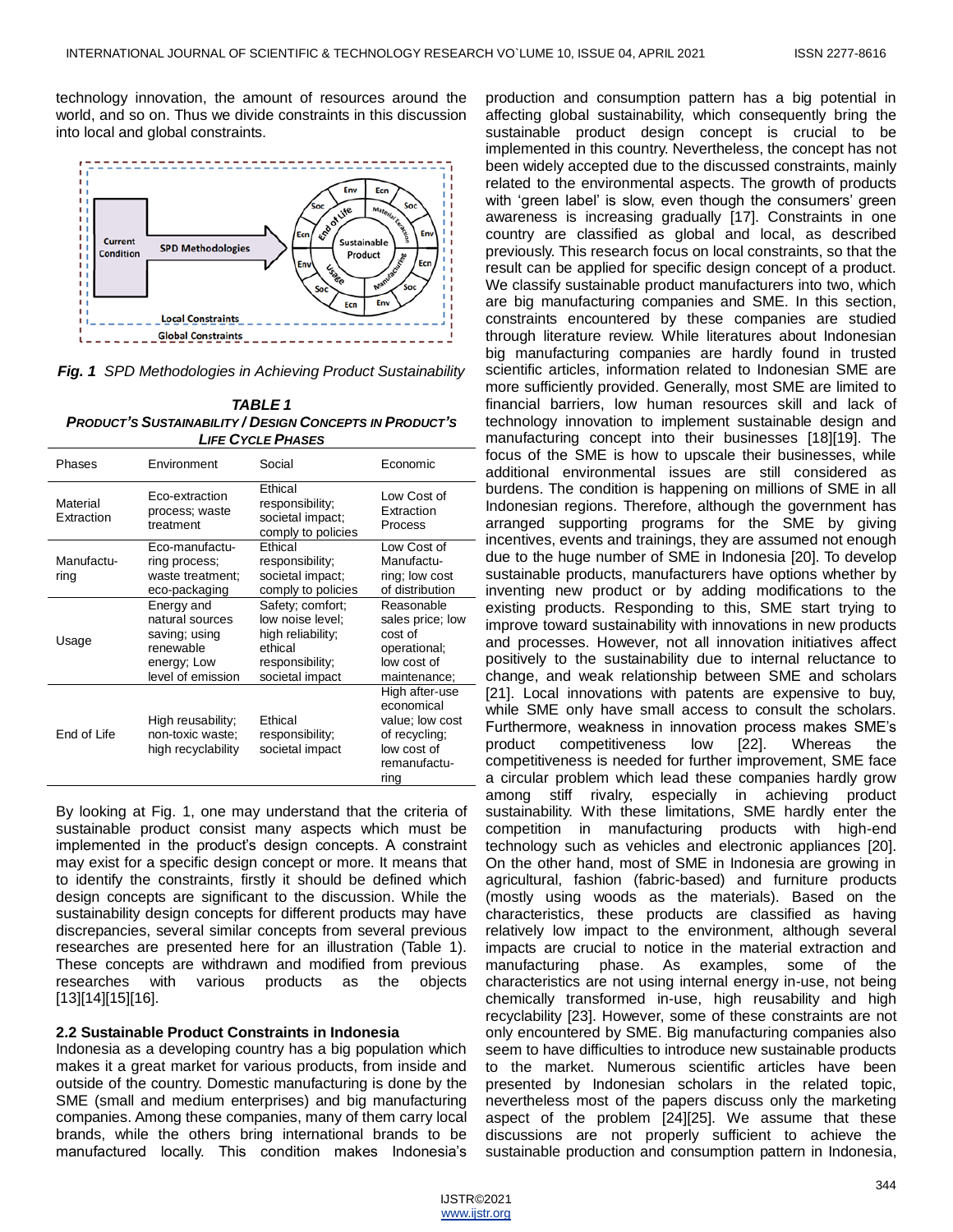unless the product design area is also discussed to contribute to the topic.

# **3 METHODS**

As discussed before, the condition in SME is very limited to describe sustainable product development process in Indonesia. For instance, from the perspective of environment dimension, most of high-emission and energy demanding products such as vehicles and electronic appliances are manufactured by big companies, not by SME. Therefore, this research focuses on recognizing constraints in sustainable product development in big companies. And since literatures from the trusted publishers in this area are very difficult to find, thus we explore primary data from the industrial design practitioners, who have sufficient experience and expertise in developing sustainable products in Indonesia. Further, these practitioners are mentioned as the respondents. As a minimum requirement, we assume that having 10 year experiences in product development or product engineering division is a mandatory. Moreover, the respondents are chosen from industries with high environmentally impact products, such as vehicles and electronic appliances industries. Revealing constraints from a complicated process like product development requires a perceptual equalization and a wide opportunity to share notions between the respondents and the researchers. Thus we divide the interactions with the respondents into several stages which include an introduction, a perceptual equalization and an interview session for each respondent (Fig. 2).



*Fig. 2 Methodology Steps*

Introduction is required in recognizing the expertise of the respondents by investigating their project experiences and understanding about sustainability. This stage was conducted through online messaging applications. Moreover, all respondents should confirm that their companies have set the goal of sustainability in a certain level for each company. All of the companies should have obtained at least the ISO 14001 certification, while social and economic aspects are common target in reaching the market in Indonesia. Thus the respondents can confirm their experience in achieving the sustainability goals on products. Subsequently, researchers presented the aim of the research and preliminary studies related to the research using an online perceptual equalization session meeting. In this session, an evaluation is made by a short oral question and answer session in the end of the presentation, so that we assume that we have obtain similar perception about the definition of sustainable product development and its goals. Included in this session, several design concepts for each sustainability aspect are defined based on product sustainability criteria in Table 1, where further discussion is limited to the defined concepts. This is to ensure the focus of the discussion and to choose which

concepts are significant to the product development. Following this stage, several questions were sent to the respondent in advance to shape early understanding about the interview. And finally, an interview session was scheduled for each respondent using phone call. Interviewing is assumed as the best method to obtain clear responses by exploring respondents' opinion based on their empirical experience. To synthesize the data, the thematic analysis method is used. As the result, a table of themes is extracted and further analyzed qualitatively. The method to analyze the data is thematic analysis method [26]. This method is considered as simple and effective in finding important themes in a raw data from discussion, essay or interview [27]. These themes are extracted through a long reviewing process of the data. Subsequently the themes are furthered discussed by the researcher team and compared to other findings from previous studies.

#### **4 RESULTS AND DISCUSSIONS**

#### **4.1 Data Extraction Results**

In order to reveal the constraints in developing sustainable products in Indonesia, the best sources to obtain the data are the industrial design practitioners, who have sufficient experience and expertise during a certain time developing products for Indonesian market. In this research, four design engineers with high expertise are recruited as the main sources of the data. The respondents' profile is described in Table 2, while detail identities are confidential based on the agreement with the respondents.

*TABLE 2 RESPONDENTS'PROFILE*

| <b>No</b> | Experience | Current<br>Position               | Products                 | Education<br>Background                                |
|-----------|------------|-----------------------------------|--------------------------|--------------------------------------------------------|
| 1         | 17 years   | Product<br>Engineering<br>Manager | Automotive               | Bachelor in<br>Mechanical<br>Engineering               |
| 2         | 15 years   | Mechanical<br>Design<br>Manager   | Flectronic<br>Appliances | Bachelor and<br>Master in<br>Mechanical<br>Engineering |
| 3         | 10 years   | R&D Senior<br>Engineer            | Electronic<br>Appliances | Bachelor in<br>Mechanical<br>Engineering               |
| 4         | 15 years   | Plant<br>Manager                  | Automotive               | Bachelor in<br>Mechanical<br>Engineering               |

Two respondents are senior engineers in automotive manufacturing companies, while others are senior engineers in electronic appliances (washing machine, TV, kitchen appliances and other utilities) manufacturing companies. All of these companies have big market share and are among top performers for manufacturing companies in Indonesia. Based on the investigation, the respondents have fulfilled the requirements as experts in product development field, with fair knowledge about sustainable product concept and implementations. Further, a discussion session using online meeting application was conducted in July 2020. As a consideration, offline meeting was highly avoided due to corona virus pandemic during this period. This meeting is required to obtain similar perception between the respondents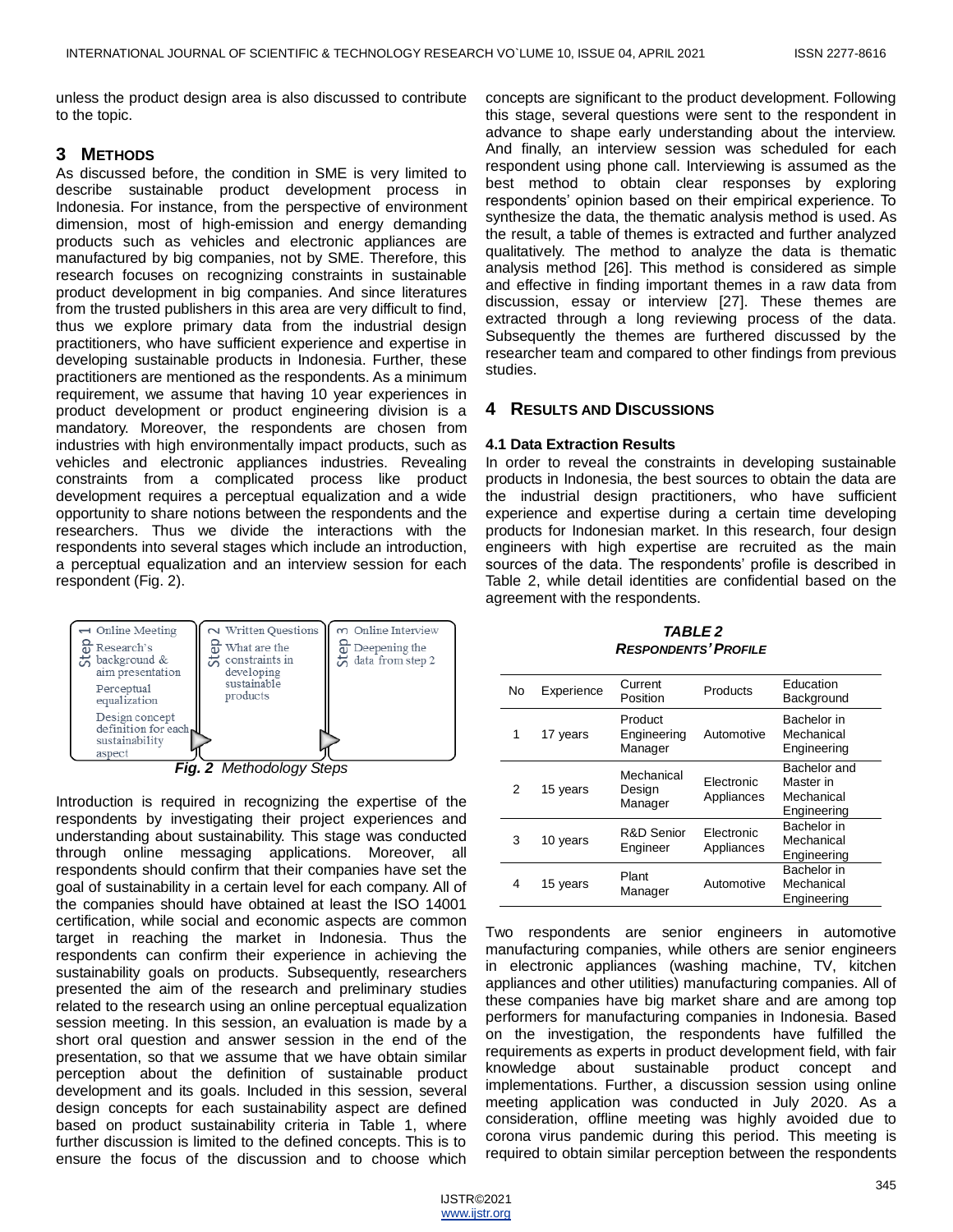and the researchers, so that bias can be reduced in subsequent discussion. The three dimensions of product sustainability were presented with examples from previous  $=$ researches to the respondents, while they confirmed the implementation projects of the aspects in the companies. After that, the meeting formulated design concepts that are considered as significant concepts in developing sustainability in products, as can be seen in Table 4. According to these design concepts, researchers defined questions to be discussed in the interview session. The questions were sent to the respondents before the real interview, as a guidance to shape an early understanding about the upcoming interview. Based on the agreement with the respondent, a schedule was set and the interview session was conducted using phone call for each respondent. Each respondent's session took time for about 30-60 minutes, depended on the discussion. Subsequently, the interviewer asked the questions as sent before, and the discussion could grow based on the respondent's explanation. Main data were about the constraints and examples of each constraint that the respondent had experienced in his professional career as an industrial designer. The interviews are noted and analyzed using thematic analysis method. Constraints are recognized by synthesizing all of the data, while similar constraints are signed with the same codes. By the end of synthesizing process, codes are withdrawn and presented in Table 3.

| TABLE 3                                   |  |
|-------------------------------------------|--|
| <b>DATA EXTRACTION FROM THE INTERVIEW</b> |  |

| Codes                                                                                                                               | Themes                             | <b>Themes</b><br>Number |
|-------------------------------------------------------------------------------------------------------------------------------------|------------------------------------|-------------------------|
| Consumers have less<br>preference on the concept<br>Consumers have certain<br>behavior that is contra-<br>productive to the concept | Consumer<br>Issues                 |                         |
| Incapability of the human labor                                                                                                     | Human Labor<br>Issues              | 2                       |
| Lack of supporting policies<br>Inconsistency in running the<br>policies                                                             | <b>Policy Issues</b>               | 3                       |
| Lack of End of Life Facilities<br>Lack of Supporting Industries                                                                     | Supporting<br><b>Factor Issues</b> |                         |

The respondents have explained their experiences in dealing with constraints while developing products for Indonesian market, and its relation to sustainability aspects. There are 9 codes extracted from the interview, and further these codes are classified into 5 themes as illustrated in Table 3. The themes are consumer, technology provision, human labor, policy and supporting factor issues. Additionally, the respondents also have declared some global constraints which are beyond the discussion of this paper. Meanwhile, further description related to the constraint themes are discussed in the next sub section.

| <b>TABLE4</b>                                |  |
|----------------------------------------------|--|
| <b>RESPONDENTS' RESPONSES TO EACH THEMES</b> |  |

| Sustainability<br>Aspects | <b>Design Concepts</b>        | Constraints for<br>each Theme |                |  |   |
|---------------------------|-------------------------------|-------------------------------|----------------|--|---|
|                           |                               |                               | $\overline{2}$ |  |   |
| Environmental<br>Aspect   | Using recyclable material     |                               |                |  | 3 |
|                           | Using non-toxic material      |                               |                |  |   |
|                           | Using energy saver technology |                               |                |  |   |

|                    | Using renewable energy                 |  |  |
|--------------------|----------------------------------------|--|--|
| Social Aspect      | Safety                                 |  |  |
|                    | Low Noise Level                        |  |  |
| Economic<br>Aspect | Reasonable Sales Price                 |  |  |
|                    | Low operational cost                   |  |  |
|                    | Low maintenance cost                   |  |  |
|                    | Low recycling/ remanufacturing<br>cost |  |  |

The correlation between the described themes and each sustainability aspects can be explored in Table 4. Each product sustainability aspect is connected to each theme of constraints, where the numbers in the columns reflect how many respondents support the correlation. It should be noticed that the following table is not meant to conduct a quantitative analysis on the data, whereas it can be beneficial for mapping condition between the themes and the sustainability aspects.

#### **4.2 Discussions**

Overall, it can be seen from Table 4, each theme is connected with the design concepts. For instance, consumers' preferences and behavior influent the manufacturers on all aspects. Moreover, three of the respondents agree that this is the reason why they seldom or even do not use energy saver and renewable technology on their products. Inspite of this, policy and supporting factors issues are contributing to many constraints, as seen on Table 4.

#### **4.2.1 Social Aspect with Less Constraints**

Among the sustainability aspects, social aspects are considered to having less problems in the implementation. Only a few problems are declared by the respondents, which means they mostly assume that manufacturers have succeeded in fulfilling social aspects such as safety, social ethic and comforts in their products. One possible reason is because the aspects have been the designers' main considerations during periods. Product designers have got used to deal with these aspects for a long time. Since decades, safety, social ethic and comfort have been main factors to make the products chosen by Indonesian consumers. This complies to prior study which found that Indonesian consumers' main consideration in choosing vehicles is the social dimension aspects [24] However, there are still some constraints limiting the achievement of required sustainability. For instance, respondent 5 assume that some Indonesian consumers still see safety features as unneeded. This is a dangerous mind, where it leads to severity of accidents in Indonesia [28]. For this group of drivers, attaching more safety features into a product generally increases price, and this does not comply to the marketing requirement. In vehicles cases, the provision of newest technology and supporting facilities in Indonesia is also limited, so even if the manufacturers put the safety technology into the product, providing facilities for maintenance can be very costly [29]. Putting safety on the top of mind of the consumers requires serious education programs, while the vehicle safety features follow the consumers' preference. Consumer issues are the main discussions on social aspect improvement, while suggestions have been made by other researchers [30][31]. From the perspective of product development field, the technology to support social sustainability has been sufficiently provided. However, the implementation of the technology still waits for the consumers' readiness to willingly buy the technology.

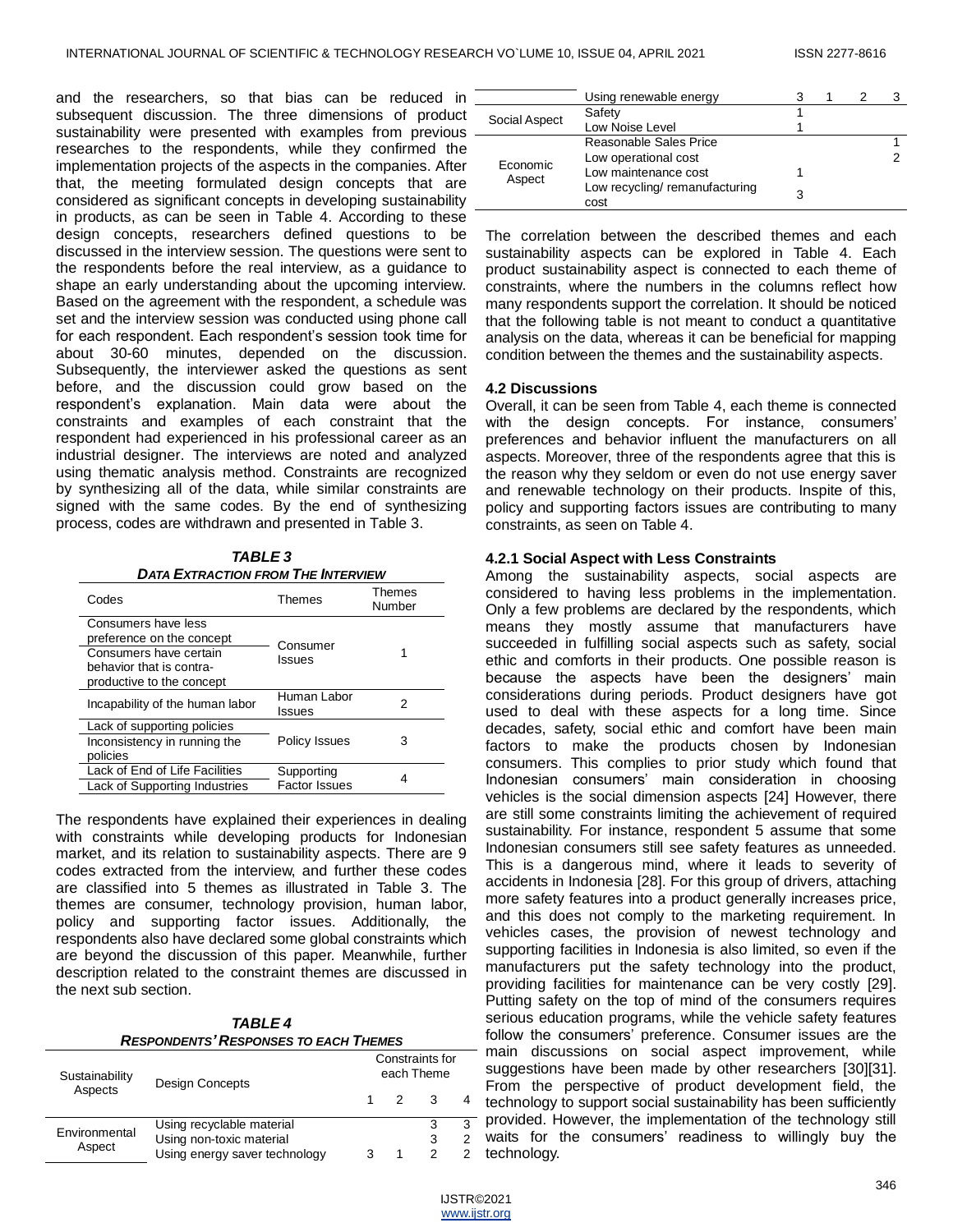#### **4.2.2 Challenges for The Environmental Aspect**

Overall, the environmental aspects have more constraints to discuss, since eco-product is a relatively new issue in Indonesia. Our respondents have confirmed that they face various problems in achieving environmentally friendly products. Sometimes, eco design concept conflicts to other requirements, such as to the functional and cost-efficiency requirements. Respondent 1 said: "Environment requirements" sometimes do not match to functional requirements. For instance, there are components with toxic material that do not have any substituting material yet. So that we still have to use it after all." Nevertheless, this statement indicates a global constraint, because the unavailability of substituting material also happens in other countries [32]. From the perspective of the manufacturers, efforts to achieve environmental sustainability more means additional cost, so that sometimes they only work according to minimum requirements. In comparison to the condition in several developed countries, where product's eco characteristic can be exploited as a strength for winning in certain market segments [33][34], Indonesian consumers green purchase level is still in an early stage [24]. Respondent 2 said: "We try to create environmentally conscious features in our products based on the targeted country's compliances. To do more than that, we must have a clear business goal, whether the additional effort shall result in profit or not." Respondent 4 said: "We doubt Indonesian consumers shall welcome the use of renewable energy technology in our products, while the cost to implement the concept is obviously huge." Obviously, cost is a great consideration in implementing green decision in the product development. Therefore, the ability of a developing country like Indonesia to provide materials, human resources and technologies related to the product in a competitive price, has become a crucial constraint in this topic. The scope of one country's ability, as mentioned here, is including the formulation of policies, interesting tax incentives, building supporting facilities and so on [35]. So the manufacturers can reach out for the resources in relatively lower cost. Another role of the government is by providing policies which supports the concepts. As mentioned before, manufacturers comply to policies requirements, thus an environmentally supporting policy is a starting point for improvements in this topic [25]. Most of our respondents confirm this notion. Respondent 3 said: "We always design products based on policies in the targeted country." On the other hand, economic aspects still have several constraints presented by the respondents. Products' economic value is essential for Indonesian consumers [24], while new competitors with lower price products are sprung up every year. It has implied manufacturers to always find new ways to keep their position in the market. Our respondents have stated several constraints in creating products with better economic value for the consumers. Respondent 5 said: "Products' price and other economic benefits like lower operational cost, are always having great impact on Indonesian consumers' purchase decision. Lately, we found a lot cheaper product with lower quality than ours, and it has affected our market quite significant." Respondent 5 and 4 support the idea that the government also has roles to develop a healthy product price rivalry in Indonesia. For an example, minimum requirements for products' safety and environmental compliances should be clarified. So that products with worst quality cannot enter the market, while discipline executions of the policies also should

be noticed. Further, the respondents consider these items are constraints in developing sustainable product in this country. Reasonable sales price does not always mean the reduction a product's quality. Sometimes cheaper price can be gained by applying a new technology to the manufacturing process. However, as an optimist closing statement in this section, researches have shown that sustainable products in Indonesia shall have brighter future in a few next years. Youngsters in this country tend to have more awareness to environmental issues and are potential to purchase green products if they can afford them [36][37][38]. Moreover, the government's attention to the issues also grows during the last years. It is positive signs for the manufacturers to prepare products with higher level of sustainability, especially in the environmental aspect in the future.

### **4.2.3 The Economic Aspect**

The last aspect to be discussed here is the economic aspect. One might think that the sustainable economic aspects are important for the developing countries, so that the manufacturers should put the aspects into their products in the first place. However, the respondents stated that they still meet difficulties to achieve several parts of the concepts in their product designs. For many international brand cases, products to be delivered to developing countries have different specifications to those which are marketed to developed countries. This is to adapt to the purchasing ability in developing countries, which is lower than in developed countries. But in some cases, the manufacturing cost for producing these products is higher in developing countries. Based on the respondents, it may be caused by the lack of supporting manufacturing industries in the country, resulting some components should be imported from abroad. The condition surely gives impact to the final price of the products. The same cause has made a condition where the manufacturers cannot put the latest technology into the products, such as energy saving technology, which results a slightly higher operating cost for the consumers. Another challenge is the consumer preference on the ability of the products to be recycled or remanufactured. The consumers' acceptance to recycled or remanufactured products is generally low [39], and so in Indonesia, according to most of the respondents. At previous years in 80s and 90s, Indonesian consumers tended to repair their broken household products in repairing workshops. Nevertheless, the number of these workshops is gradually inclining by the change of consumer's preference. Thus, industries are not motivated to provide additional design features related to this concept on their products. However, generally the products with good economic aspects still have good positions among Indonesian market.

## **5 CONCLUSIONS**

Creating products which comply sustainable design concepts is one of the efforts to address a better sustainability level in Indonesia. However, based on the findings in this research, the effort is not only the responsible for the manufacturers, but also a responsible for other stakeholders constituting the government, scholars, and the society itself. The research has identified four themes of constraints in developing sustainable products encompassing consumer, human labor, policy and supporting factors issues. These constraints affect the manufacturer's motivation to develop products with higher sustainability. Thus, the development of sustainable product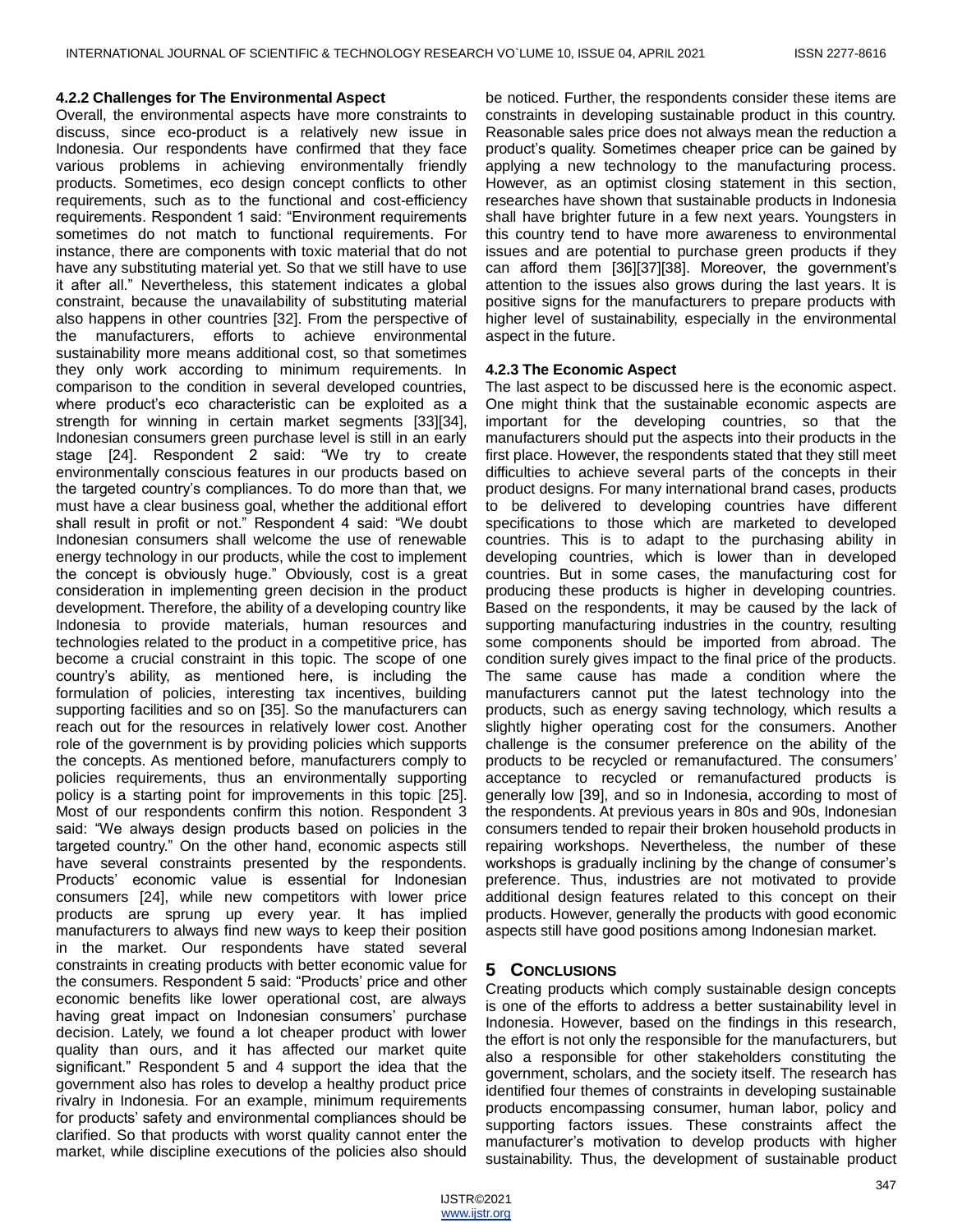still grows relatively slow in comparison to the condition in most developed countries. Using further analysis, it is found that each theme is connected with at least one aspect of sustainability. Furthermore, the environmental aspect has most constraints in the industrial implementation due its relatively new introduction to the business. On the other side, the other two aspects have less constraints to encounter but they still get a few challenges mostly related to consumer issues. Overall, sustainable products have a good opportunity in the future to be dominant in the market. Continuous improvement in all aspects is a mandatory, but the synergy of all stakeholders shall be arranged seriously to overcome the challenges. Further studies are required in defining each stakeholder's roles, from interdisciplinary fields. Especially in design engineering, solutions should be brought within the product to influence a more responsible production and consumption pattern.

# **ACKNOWLEDGMENT**

The research is funded by BLU University of Lampung, Indonesia. Authors thank all related parties who have contributed to the study, especially to Prof. Hideki Kobayashi from Sustainable System Design Laboratory, Osaka University, who has given his advice to the research.

# **REFERENCES**

- [1] Kamigaki K, Matsumoto M and Fatimah Y A 2017 Remanufacturing and Refurbishing in Developed and Developing Countries in Asia - A Case Study in Photocopiers Procedia CIRP 61 645–50
- [2] Kishita Y, Kuroyama S, Matsumoto M, Kojima M and Umeda Y 2018 Designing Future Visions of Sustainable Consumption and Production in Southeast Asia Procedia CIRP 69 66–71
- [3] Hallstedt S I, Thompson A W and Lindahl P 2013 Key elements for implementing a strategic sustainability perspective in the product innovation process J. Clean. Prod. 51 277–88
- [4] Mahmood S, Hassan M F, Hemdi A R, Zameri M and Saman M 2018 Sustainability in the Product Design : A Review of Recent Development Based on LCA 7 54–7
- [5] Chun-sheng Z, Shu-wen N and Xin Z 2012 Effects of household energy consumption on environment and its influence factors in rural and urban areas Energy Procedia 14 805–11
- [6] Ha N 2019 Comparative environmental impacts of Internal Combustion Engine Vehicles with Hybrid Vehicles and Electric Vehicles in China - Based on Life Cycle Assessment E3S Web Conf. 118
- [7] Tukker A and Jansen B 2006 Environmental impacts of products: A detailed review of studies J. Ind. Ecol. 10 159– 82
- [8] Vila C, Abellán-Nebot J V., Albiñana J C and Hernández G 2015 An Approach to Sustainable Product Lifecycle Management (Green PLM) Procedia Eng. 132 585–92
- [9] Kobayashi H 2017 Perspectives on Sustainable Product Design Methodology Focused on Local Communities 79– 92
- [10] Elkington J 2013 Enter the triple bottom line Triple Bottom Line Does it All Add Up 1 1–16
- [11] Zetterlund H, Hallstedt S and Broman G 2016 Implementation Potential of Sustainability-oriented Decision Support in Product Development Procedia CIRP 50 287–92
- [12] Kobayashi H and Fukushige S 2018 A living-sphere

approach for locally oriented sustainable design J. Remanufacturing 8 103–13

- [13] Salari M and Bhuiyan N 2016 A proposed approach to improve current sustainable product development J. Ind. Prod. Eng. 1015 1–11
- [14] Shuaib M, Seevers D, Zhang X, Badurdeen F and Rouch K E 2014 Product Sustainability Index ( ProdSI ) A Metricsbased Framework to Evaluate the Total Life Cycle Sustainability of Manufactured Products J. Ind. Ecol. 18 492–507
- [15] Silva N De, Jawahir I S, Dillon O and Russell M 2006 A New Comprehensive Methodology for the Evaluation of Product Sustainability at the Design and Development Stage of Consumer Electronic Products CIRP Int. Conf. Life Cycle Eng. 335–40
- [16Ungureanu C A, Das S and Jawahir I S 2007 Development of a Sustainability Scoring Method for Manufactured Automotive Products: a Case Study of Auto Body Panels ASME Int. Mech. Eng. Congr. Expo.
- [17] Sari H Segmentation for Environmental Friendly Products and Its Implication to Product Design 3–6
- [18] Irjayanti M and Azis A M 2012 Barrier Factors and Potential Solutions for Indonesian SMEs Procedia Econ. Financ. 4 3–12
- [19] Fatimah Y A, Biswas W, Mazhar I and Islam M N 2013 Sustainable manufacturing for Indonesian small- and medium-sized enterprises (SMEs): the case of remanufactured alternators J. Remanufacturing 3 1–11
- [20] Setyawan Agus A, Isa M, Wajdi W F M, Syamsudin and Nugroho Permono S 2015 An Assessment of SME Competitiveness in Indonesia J. Compet. 7 60–74
- [21] Widya-Hasuti A, Mardani A, Streimikiene D, Sharifara A and Cavallaro F 2018 The role of process innovation between firm-specific capabilities and sustainable innovation in SMEs: Empirical evidence from Indonesia Sustain. 10
- [22] Indrawati S 2012 SME's Product Investment Priority and Selection Based on Local Competencies Procedia Econ. Financ. 4 59–67
- [23] Sdrolia E and Zarotiadis G 2019 a Comprehensive Review for Green Product Term: From Definition To Evaluation J. Econ. Surv. 33 150–78
- [24] Panuju A Y T, Ambarwati D A S and Susila M D 2020 Implications of automotive product sustainability on young customers' purchase intention in developing countries: An experimental approach IOP Conf. Ser. Mater. Sci. Eng. 857
- [25]Ghazali I, Rashid S H A, Dawal S Z M, Aoyama H, Tontowi A E and Ghazilla R A R 2018 Green product preferences with respect to cultural influences: Empirical study in indonesia Int. J. Autom. Technol. 12 842–52
- [26] Braun V and Clarke V 2006 Using thematic analysis in psychology Qual. Res. Psychol. 3 77–101
- [27] Nowell L S, Norris J M, White D E and Moules N J 2017 Thematic Analysis: Striving to Meet the Trustworthiness Criteria Int. J. Qual. Methods 16 1–13
- [28] Santosa S P, Mahyuddin A I and Sunoto F G 2017 Anatomy of Injury Severity and fatality in Indonesian Traffic Accidents J. Eng. Technol. Sci. 49 412–22
- [29] Prasetio E A, Fajarindra Belgiawan P, Anggarini L T, Novizayanti D and Nurfatiasari S 2019 Acceptance of Electric Vehicle in Indonesia: Case Study in Bandung ICEVT 2019 - Proceeding 6th Int. Conf. Electr. Veh. Technol. 2019 63–71